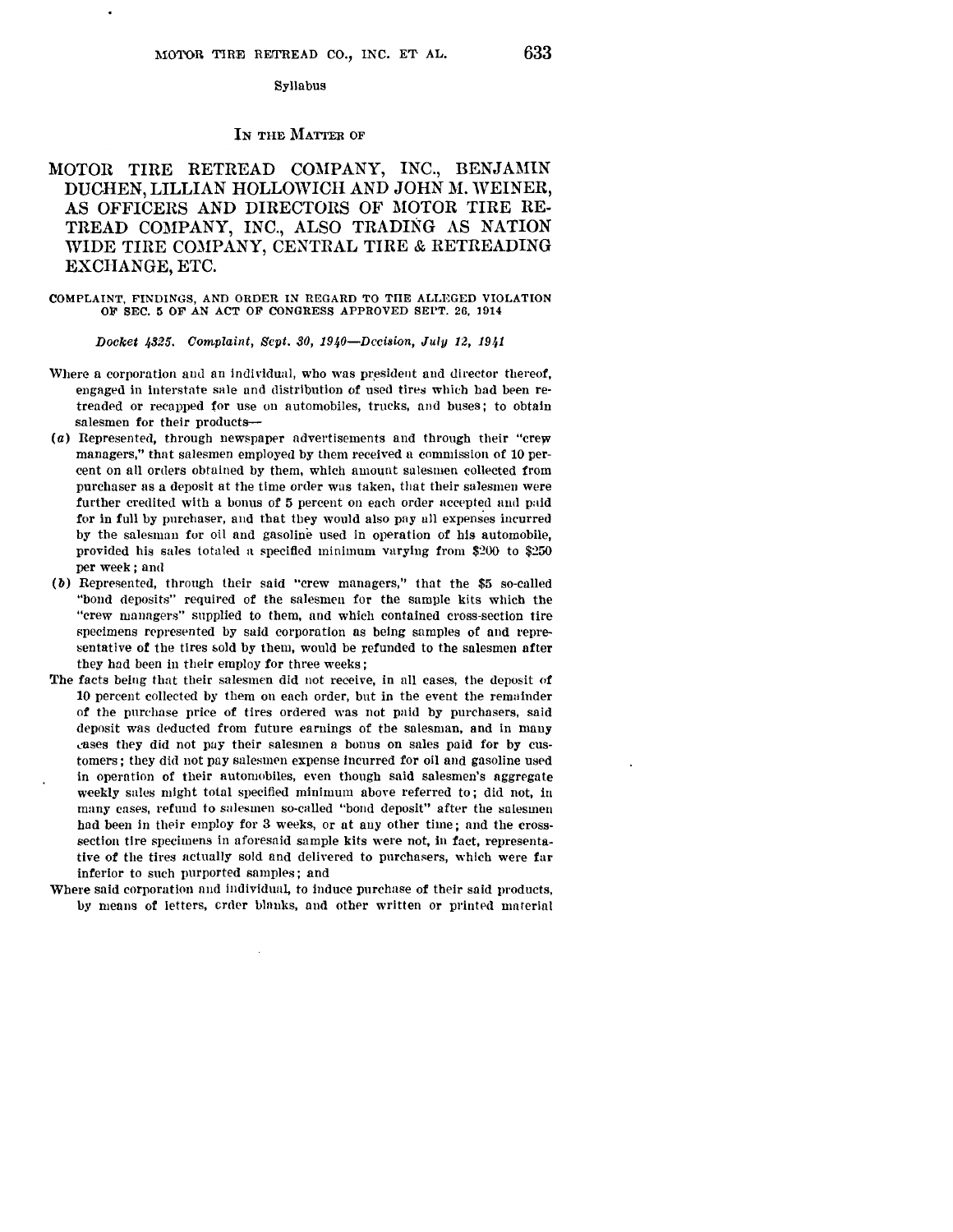# Syllabus 33 F. T. C.

and through oral representations made by their crew managers and salesmen-

- $(c)$  Represented that the tires purchased from them would be identical with the samples displayed to prospective purchaser by their agents, that the carcasses used in their retreaded or recapped tires were less than 1 year old, that their tires would be free from boots and patches, and that tires ordered by purchaser would be shipped to him from points in the vicinity in which he was located, thereby effecting a substantial saving in freight, and that they were the manufacturers of the tires sold by them;
- 'fhe facts being they mnde a practice of shipping to purchasers inferior and, in many cases, worthless tires or tires of different size, kind or make from those ordered; they had no way of knowing the age of said "carcasses," and in many instances the tires were older than represented; their• tires **fre**quently contained boots and patches; shipments were not made from points in purchaser's vicinity except near Chicago, and the freight rate was often much higher than represented; and they were not the manufacturers of the tires sold by them; and
- $(d)$  Represented that they would ship tires to purchasers on consignment, and that their said tires were sold under a warranty that they would replace their passeuger tires within 6 months or their truck tires within 3 months, at one-half the prevailing prices, should such tires prove defective; that their tires were suitable for the purpose for which purchased; and that they would give many miles of service in the normal course of usage at a fraction of the cost of a like amount of service from new tires;
- The facts being they did not ship tires ou consignment, but made shipments thereof only on C. O. D. basis or bill of lading with sight draft attached, the tires being fully wrapped when delivered and purchasers therefore being unable to make inspection thereof before payment **of** the balance due thereon and acceptance of merchandise ; they failed and refused, in many cases, to make good their said warrai:ty that they would replace tires that proved defective at half price; in many instances their tires were not suitable for the purpose for which they were purchased, and purchaser did not obtain any service whatsoever therefrom; cost of service, where any was obtained from their tires, was generally in excess of the cost of obtaining a like amount of service from new tires; and, as aforesaid, the purported tire samples furnished their said agents, and used by them In soliciting sales were far superior to the tires actually sold; and
- Where said corporation and individual, to obtain orders from persons who had had previous unsatisfactory experience with them-
- (e) Made use of various trude names and purported addresses, which they placed on samples, order blanks, and advertising material supplied to their agents, and represented, through said agents, that the purported business carried on under such names had no connection with them or with the business carried on by them under other trade names;
- When, in truth and in fact, all orders obtained by them under any of said trade names, or under their corporate name, were received at und filled from their said place of business in Chicago ;
- With the effect of misleading and deceiving a substantial number of prospective salesmen into accepting employment by them, and a substantial portion of the purchasing public into the purchase of substantial quantities of their said products: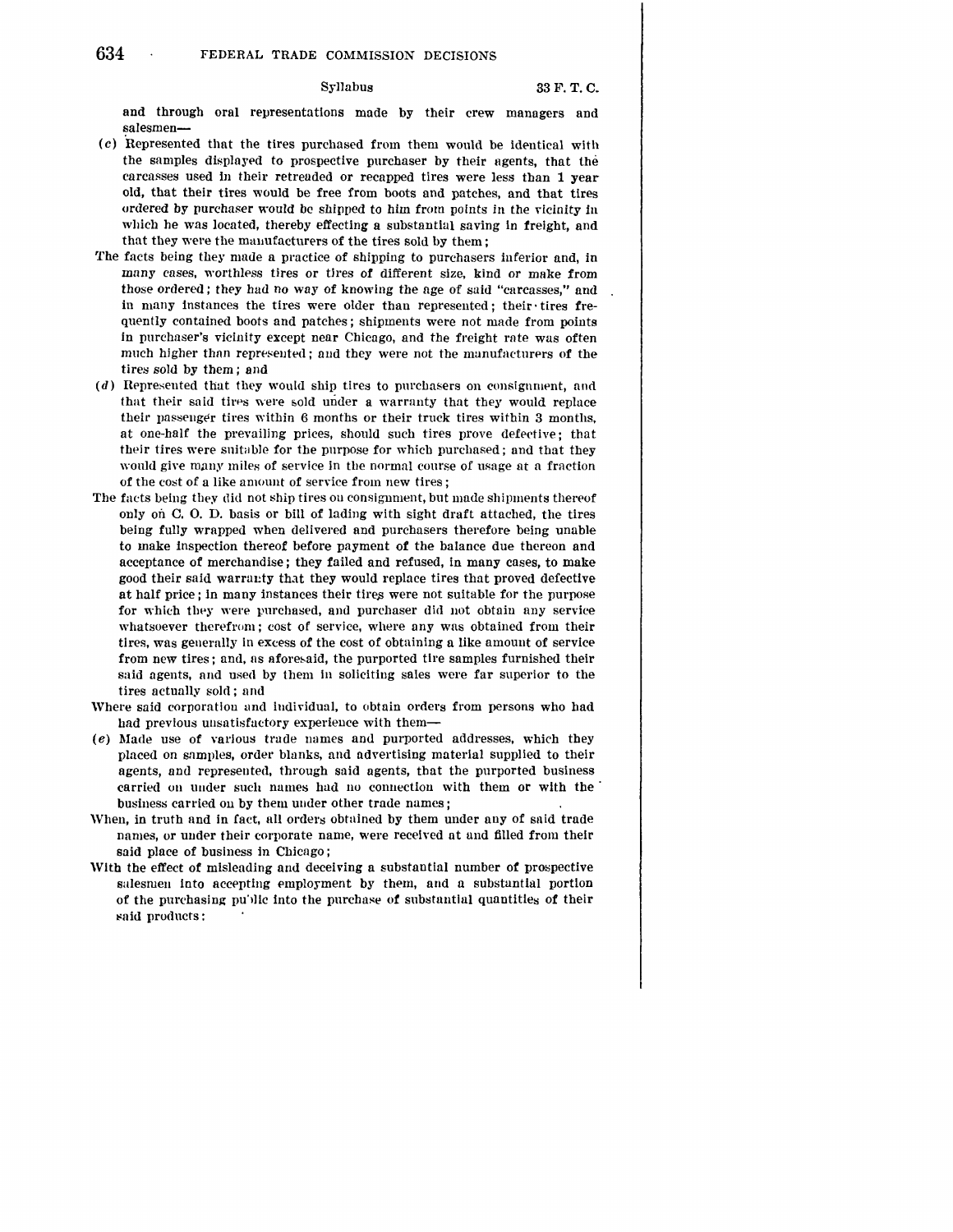### 633 Complaint

*Held,* That such acts and practices, as above set forth, were all to tbe prejudice nnd. injury of the public, and constituted unfair and deceptive acts and practices in commerce.

*Mr. J. R. Phillips, Jr.* for the Commission. *Mr. David Auerbach,* of Chicago, Ill., for respondents.

# COMPLAINT

Pursuant to the provisions of the Federal Trade Commission Act, and by virtue of the authority vested in· it by said act, the Federal Trade Commission, having reason to believe that Motor Tire Retread Co., Inc., a corporation, and Benjamin Duchen, Lillian Hollowich, and John M. Weiner, individually and as officers and directors of Motor Tire Retread Co., Inc., said corporate and individual respondents also trading as Nation Wide Tire Co., Central Tire and Retreading Rxchange, Starnlard Brand Retread Tire Co., Zephyr Tire Co., and Retread Tire Distributors, hereinafter referred to as respondents, have violated the provisions of said act, and it appearing to the Commission that a proceeding by it in respect thereof would be in the public interest, hereby issues its complaint, stating its charges in that respect as follows:

PARAGRAPII 1. Respondent Motor Tire Retread Co., Inc., is a corporation organized, existing and doing business under and by virtue of the laws of the State of Illinois, having its office and principal place of business at 2441 South Indiana Avenue, Chicago, Ill. Respondents Benjamin Duehen, Lillian Hollowich, and John **1\1.** Weiner are president, secretary, and treasurer, respectively, and members of the Board of Directors of the respondent Motor Tire Retread Co., Inc., and formulate and control its business policies and practices. **All** of said individual respondents have offices and places of business at 2441 South Indiana Avenue, Chicago, Ill. Respondents Motor Tire Retread Co., Inc., Benjamin Duchen, Lillian Hollowich, and John M. Weiner, are also trading and doing business under various trade names, including Nation Wide Tire Co., Central Tire and Retreading Exchange, Standard Brand Retread Tire Co., Zephyr Tire Co,. and Retread Tire Distributors as well as under the name of the corporate respondent. The business conducted under said various trade names is conducted from 2441 South Indiana Avenue, Chicago, Ill.

The respondents Motor Tire Retread Co., Inc., a corporation, Benjamin Duchen, Lillian Hollowich, and John M. Weiner, have acted in concert and in cooperation each with the other in doing the acts and things hereinafter alleged.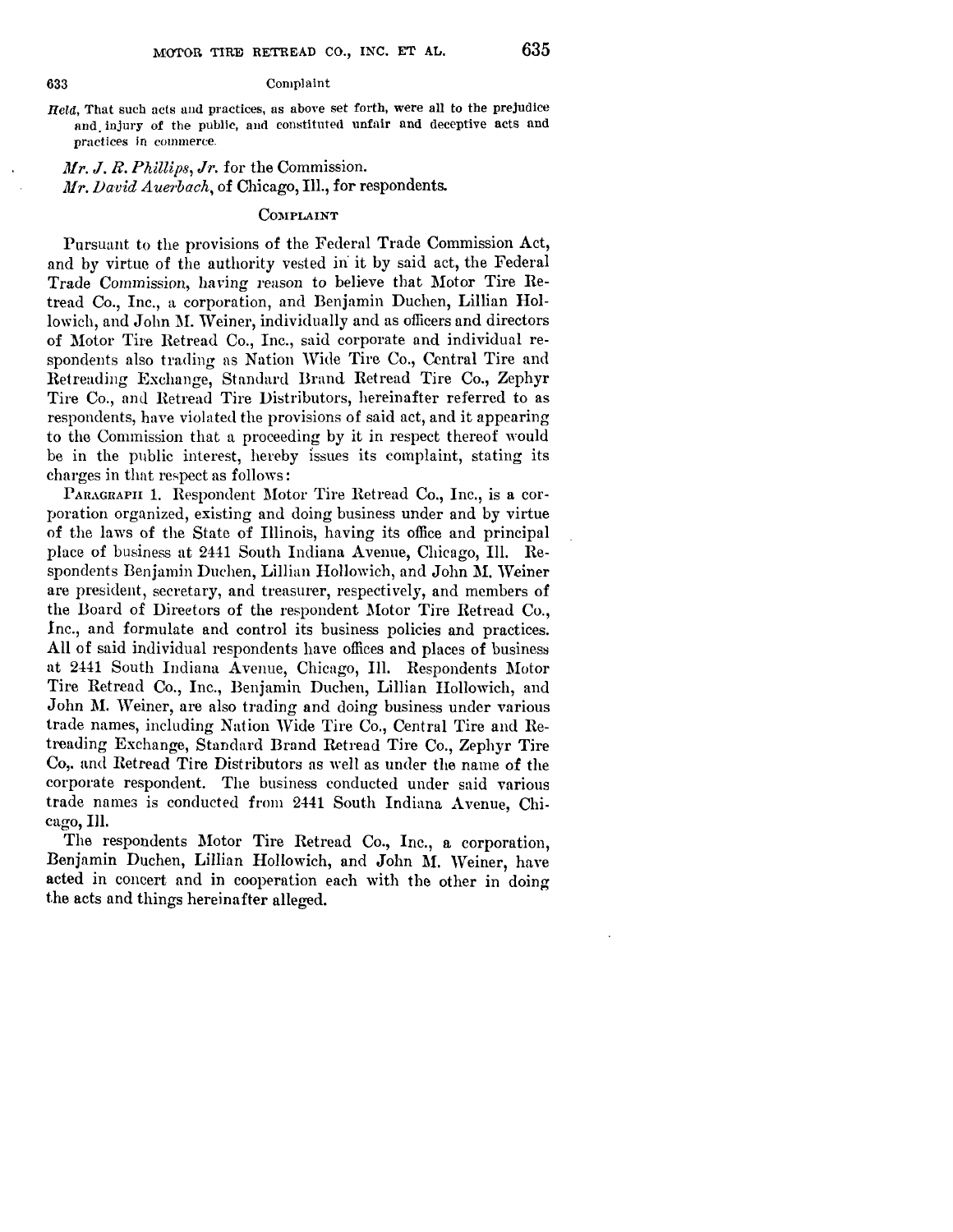# Complaint 33 F.T.C.

PAR. 2. Respondents are now, and for more than 2 years last past have been, engaged in selling and distributing used tires which have been retreaded or recapped. Said retreaded or recapped tires are for use on automobiles, trucks, and buses. Respondents cause said retreaded or recapped tires, when sold by them, to be transported from their said place of business in Chicago, Ill., to the purchasers thereof at their respective points of location in the various States of the United States other than the State of Illinois, and in the District of Columbia. Respondents maintain, and at all times mentioned herein have maintained, a course of trade in said retreaded and recapped tires in commerce between and among the various States of the United States and in the District of Columbia.

**PAR.** 3. In the course and conduct of their business, and for the purpose of obtaining salesmen for their products and thus to further the sale of such products, the respondents have made many false and misleading representations to prospective agents and salesmen, such representations being made through advertisements in newspapers and through certain representatives of respondents designated as "crew managers."

Among and typical of such false and misleading representations are the following: that salesmen employed by the respondents receive as compensation a commission of 10 percent on all orders obtained by them, which amount the salesman collects from the purchaser as a deposit at the time the order is taken; that respondents' salesmen are also credited with a bonus of 5 percent on each order accepted and paid for in full by the purchaser; that respondents will also pay all expenses incurred by the salesman for oil and gasoline used in the operation of the salesman's automobile, provided the sales of the salesman total a specified minimum varying from \$200 to \$250 per week.

Respondents, through their said crew managers, supply each of their salesmen with a sample kit for which the salesman is required to pay over to the respondents a so-called bond deposit of \$5. Respondents represent to the salesmen that such deposit will be refunded to them after they have been in the employ of the respondents for a period of 3 weeks. Such sample kits contain cross-section tire specimens which are represented by the respondents *to* be samples of, and representative of, the tires sold by respondents.

PAR. 4. The foregoing representations are false and misleading. In truth and in fact, respondents' salesmen do not receive in all cases the deposit of 10 percent collected by them on each order, but such commission is contingent upon the payment by the purchasers of the remainder of the purchase price of the tires ordered. In the event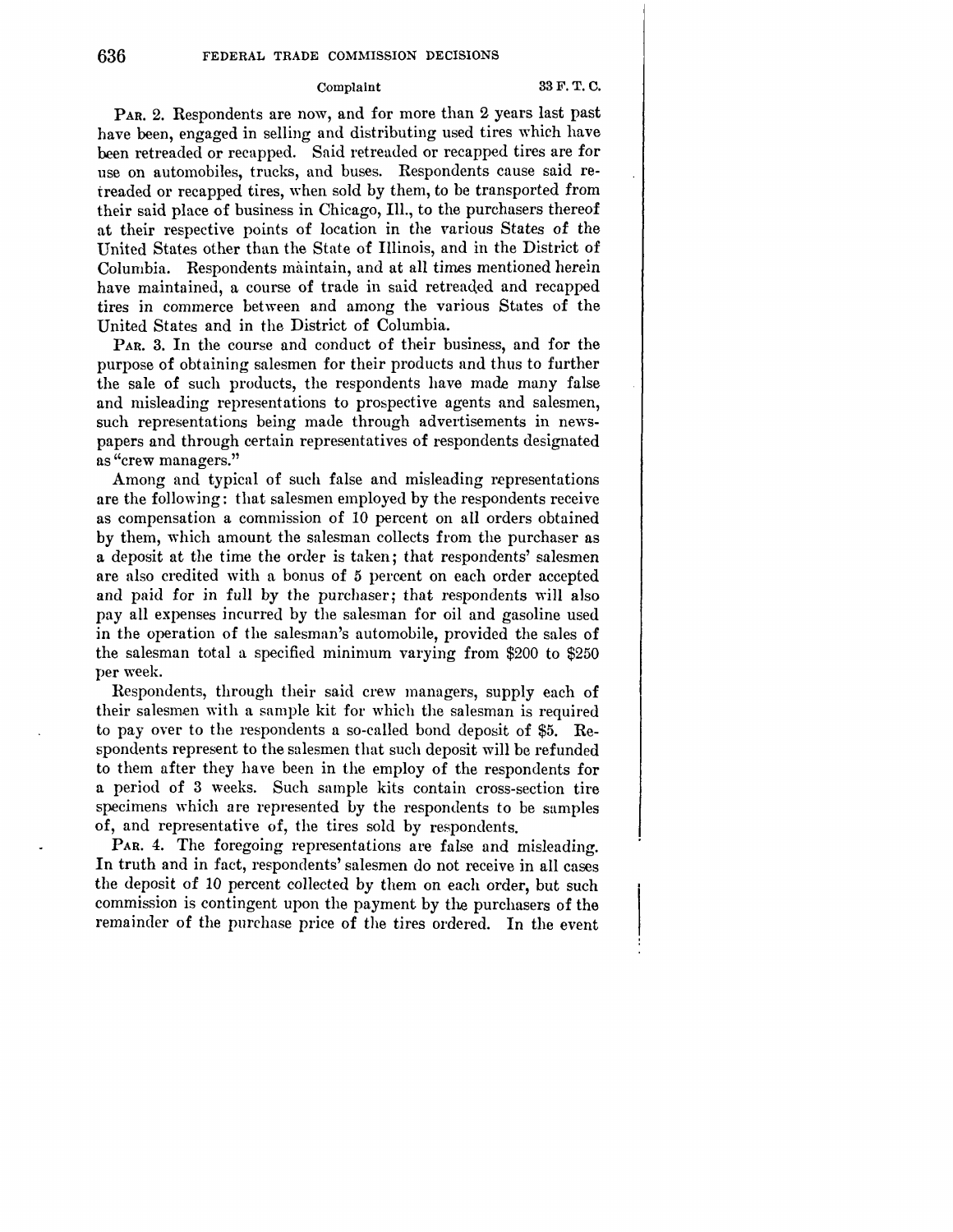### 633 Complaint

such balance is not paid by the purchaser, said deposit of 10 percent is deducted by respondents from the future earnings of the salesman. In many cases respondents do not pay their salesmen a bonus of 5 percent or any other bonus on the sales made by them which are accepted and paid for by customers. Respondents do not pay the expense incurred by their salesmen for oil and gasoline used in the operation of the salesmen's automobiles, even though the aggregate weekly sales of such salesmen may total the specified minimum above referred to.

In many cases respondents do not refund to their salesmen the so-called bond deposit of \$5 after the salesmen have been in respondents' employ for a period of three weeks, nor do respondents make such refund at any other time. The cross-section tire specimens in said sample kits are not, in fact, samples of nor representative of the tires sold by respondents. The tires actually sold and delivered to purchasers are far inferior to such purported samples.

PAR. 5. In the course and conduct of their business as aforesaid, and for the purpose of inducing the purchase of their said products, respondents have also made many false and misleading representations to prospective purchasers concerning their said tires, such representations being made by means of letters, order blanks, and other written or printed material, and by means of oral representations made by respondents' crew managers and salesmen. Among and typical of such false and misleading representations are the following:

1. That the tires purchased from the respondents will be identical in kind, size, make, and quality with the samples displayed to the prospective purchaser by respondents' agents.

2. That the carcasses used by the respondents in their retreaded or recapped tires are less than 1 year old.

3. That respondents' tires will be free from boots and patches.

4. That the tires ordered by the purchaser will be shipped to the purchaser from points in the vicinity in which the purchaser is located, and that thereby a substantial saving in freight will be effected.

5. That respondents are the manufacturers of the retreaded or recapped tires sold by them.

6. That respondents will ship tires to purchasers on consignment.

7. That the respondents' retreaded or recapped tires are sold under a warranty that respondents will replace their passenger tires within 6 months or their truck tires within 3 months, should such tires prove defective, at one-half of the prevailing prices of such tires.

8. That respondents' tires are suitable for the purpose for which they are purchased, and that they will give many miles of service in

 $435526m-42-v01.33---41$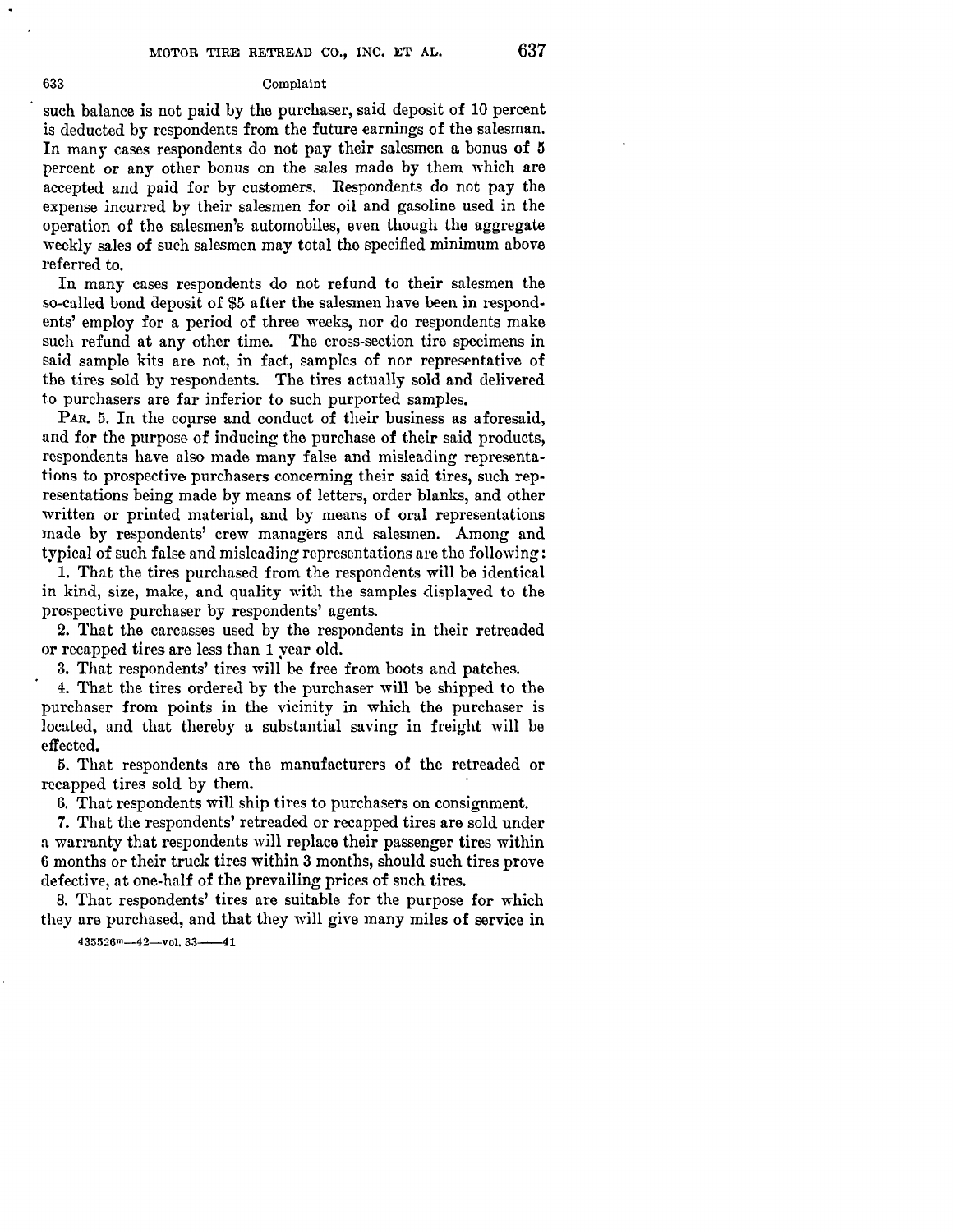## Complaint 33 F. T. C.

the normal course of usage at a fraction of the cost of a like amount of service from new tires.

PAR. 6. The aforesaid representations made by the respondents, as aforesaid, are false and misleading. In truth and in fact, respondents do not ship to purchasers tires of the same quality or size or kind or make as the samples displayed by their agents and ordered by the purchaser, but make a practice of shipping inferior and, in many cases, worthless tires or tires of different size, kind, or make than those ordered. Respondents have no way of knowing the age of the carcasses used in the retreaded or recapped tires sold by them, and in many instances the tires are older than represented.

Respondents' tires are not free from boots and patches, but in many instances contain boots and patches. Shipments are not made from points in the vicinity in which the purchaser is located, except in the vicinity of Chicago, Ill., and the freight rate is often much higher than it is represented to be by respondents' agents. Respondents are not the manufacturers of the tires they sell.

Respondents do not ship tires on consignment. They make shipments of their tires only on the basis of C. 0. D. or bill of lading with sight draft attached, and when said tires are delivered they are fully wrapped and the purchasers are unable to make an inspection of such tires before payment of the balance due thereon and acceptance of the merchandise. In many cases respondents fail and refuse to make good their said warranty that they will replace, at half price, tires that prove defective.

In many instances respondents' tires are not suitable in any manner for the purpose for which they are purchased, and the purchaser thereof does not obtain any service whatsoever from said tires. In those cases where any service is obtained from respondents' tires the cost of such service is generally in excess of the cost of obtaining a like amount of service from the use of new tires.

**PAR. 7. All** samples, order blanks, and other advertising and sales material and supplies used by respondents' agents in soliciting sales are supplied to such agents by the respondents. Included in such material and supplies are the purported tire samples, hereinbefore referred to, which are represented to prospective purchasers by respondents' agents as being representative of the tires sold by the respondents. In truth and in fact, such purported samples are in no way representative of the tires actually sold by the respondents, but are far superior thereto.

PAR. 8. A further misleading and deceptive practice on the part of respondents is the use of various trade names and purported addresses, in order that respondents may be able to obtain, under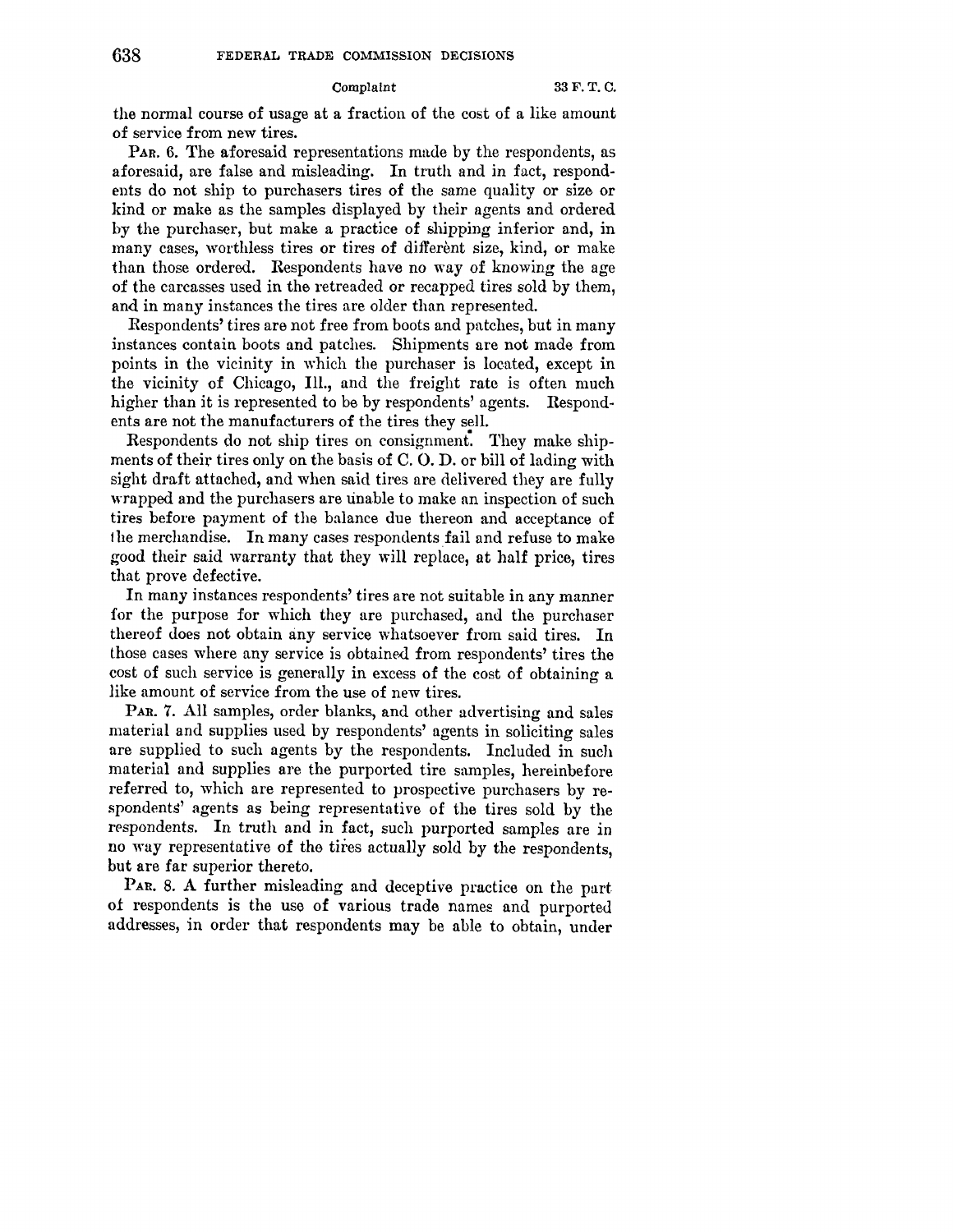certain 0£ such names, orders from persons who have had previous unsatisfactory experience with respondents under other of such names. Respondents supply to their agents samples, order blanks, and advertising material carrying certain of such trade names and addresses, and respondents represent, through their said agents, that the purported business carried on under such names has no connection with respondents or with the business carried on by respondents under other 0£ respondents' trade names. In truth and in fact, all orders obtained by the respondents under any of said trade names, or under the name of the corporate respondent, are received at and filed from respondents' said place of business at 2441 South Indiana Avenue, Chicago, Ill.

PAR. 9. The aforesaid acts and practices of the respondents have had, and now have, the capacity and tendency to, and do, mislead and deceive a susbtantial number of prospective salesmen into accepting employment by the respondents, and a substantial portion of the purchasing public into the purchase of substantial quantities of respondents' products.

PAR. 10. The aforesaid acts and practices of the respondents, as herein alleged, are all to the prejudice and injury of the public, and constitute unfair and deceptive acts and practices in commerce within the intent and meaning of the Federal Trade Commission Act.

# REPORT, FINDINGS AS TO TUE FACTS, AND ORDER

Pursuant to the provisions of the Federal Trade Commission Act, the Federal Trade Commission on September 30, 1940, issued and thereafter served its complaint in this proceeding upon the respondents named in the caption hereof, charging them with the use of unfair and deceptive acts and practices in commerce in violation of the provisions of said act. After the issuance of said complaint respondents filed answer thereto. Subsequently respondent Benjamin Duchen, in his individual capacity and as an officer and director of respondent Motor Tire Retread Co. Inc., and said corporate respondent Motor Tire Retread Co., Inc., were granted permission to withdraw their answers und to substitute therefor an answer admitting all the material allegations set forth in said complaint and waiving all intervening procedure and further hearing as to said facts. In connection with said substitute answer respondent Benjamin Duchen filed an affidavit with respect to respondents John M. Weiner and Lillian Hollowich. as individuals and as officers and directors of the said corporate respondent. Thereafter this proceeding regularly came on for final hearing before the Commission upon the said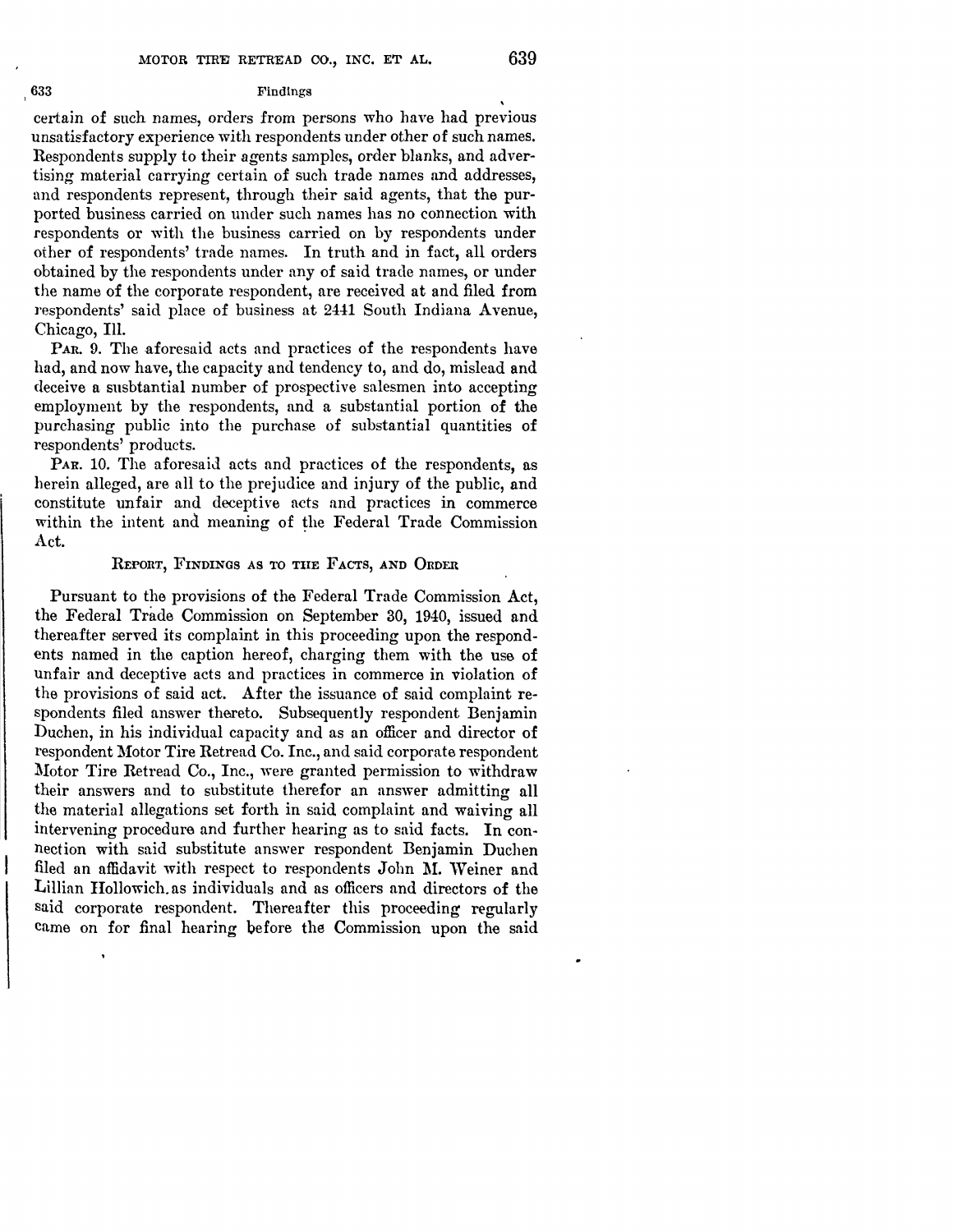### Findings 33 F.T.C.

complaint, substitute answer and affidavit; and the Commission, having duly considered the matter and being now fully advised in the premises, finds that this proceeding is in the interest of the public and makes this its findings as to the facts and its conclusion drawn therefrom.

## FINDINGS *AS* TO THE FAOTS

PARAGRAPH 1. Respondent, Motor Tire Retread Co., Inc., is a corporation organized, existing, and doing business under and by virtue of the laws of the State of Illinois, having its office and principal place of business at 2441 South Indiana A venue, Chicago, Ill. Respondents Benjamin Duchen, Lillian Hollowich, and John M. Weiner are president, secretary, and treasurer, respectively, and members of the board of directors of the. respondent Motor Tire Retread Co., Inc. However, the individual respondents Lillian Hallowich and John M. Weiner, although officers and members of the board of directors of said corporate respondent, have taken no part in the operation of said business, the formulation of the policies of the corporate respondent, nor have they engaged in any of the acts and practices of said corporate respondent as hereinafter found and set forth. At the time of the incorporation of said company they permitted their names to be used to comply with the legal requirements with respect thereto, but have never participated to any greater extent in the affairs of the corporation. The respondents Motor Tire Retread Co., Inc., and Benjamin Duchen are also trading and doing business under various trade names, including Nation Wide Tire Co., Central Tire and Retreading Exchange, Standard Brand Retread Tire Co., and Zephyr Tire Co., as well as under the name of the corporate respondent. The business under said various trade names is conducted from 2441 South Indiana Avenue, Chicago, Ill. The respondent Benjamin Duchen also maintains an office and,place **of** business at the same address. Hereafter when the word "respondents" is used in these findings the same shall refer to Motor Tire Retread Co., Inc., a corporation, Benjamin Duchen and Motor Tire Retread Co., Inc., trading as Nation Wide Tire Co., Central Tire and Retreading Exchange, Standard Brand Retread Tire Co. and Zephyr Tire Co.

PAR. 2. Respondents are now, and for more than 2 years last past have been, engaged in selling and distributing used tires which have been retreaded or recapped. Said retreaded or recapped tires are for use on automobiles, trucks, and busses. Respondents cause said retreaded or recapped tires, when sold by them, to be transported from their said place of business in Chicago, Ill., to the purchasers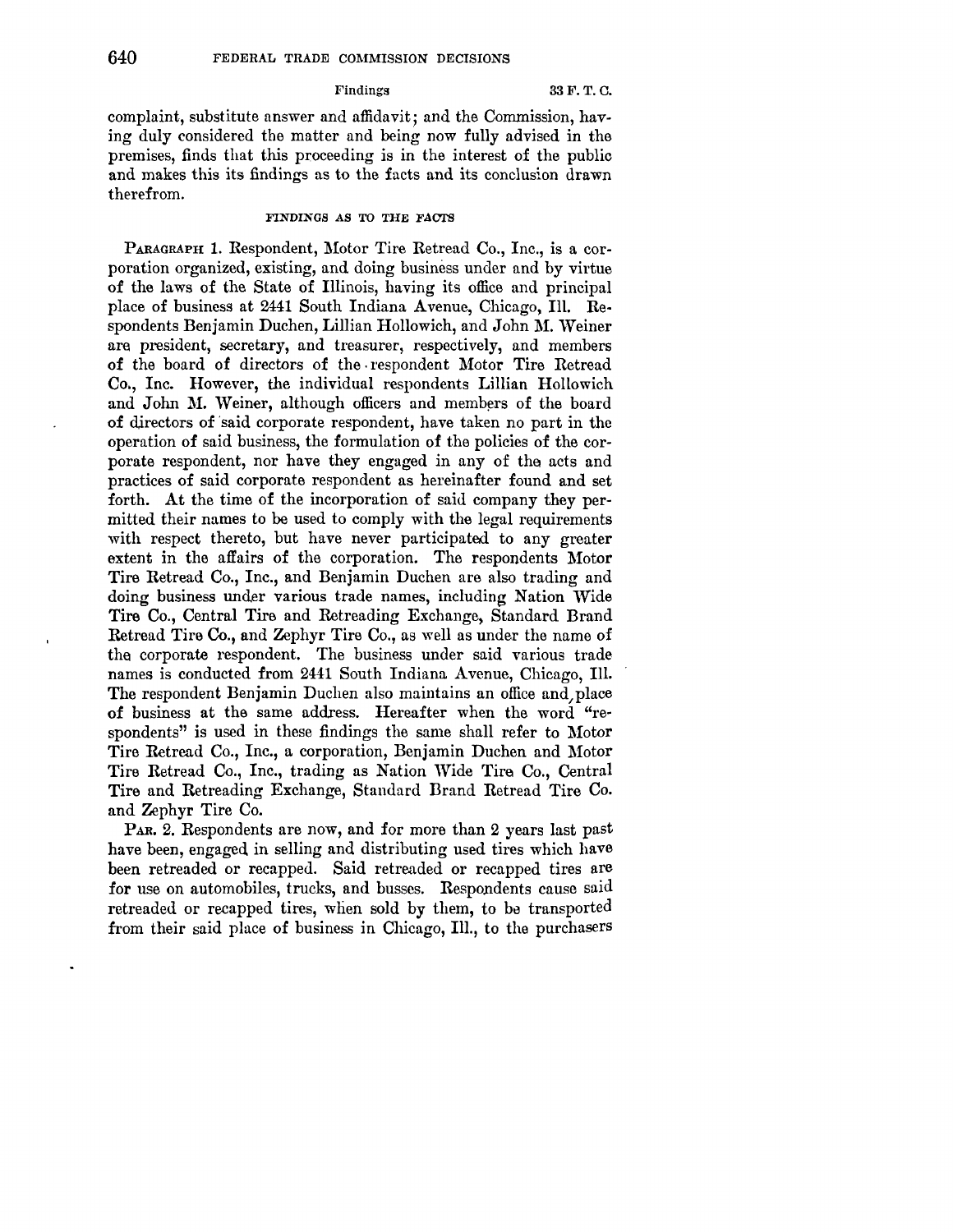# 633 Findings

thereof at their respective points of location in the various States of the United States other than the State of Illinois, and in the District of Columbia. Respondents maintain, and at all times men tioned herein have maintained, a course of trade in said retreaded and recapped tires in commerce between and among the various States of the United States and in the District of Columbia.

PAR. 3. In the course and conduct of their business, and for the purpose of obtaining salesmen for their products and thus to further the sale of such products, the respondents have made many false and misleading representations to prospective agents and salesmen, such representations being made through advertisements in newspapers and through certain representatives of respondents designated as "crew managers."

Among and typical of such false and misleading representations are the following: that salesmen employed by the respondents receive as compensation a commission of 10 percent on all orders obtained by them, which amount the salesman collects from the purchaser as a deposit at the time the order is taken; that respondents' salesmen are also credited with a bonus of 5 percent on each order accepted and paid for in full by the purchaser; that respondents will also pay all expenses incurred by the salesman for oil and gasoline used in the operation of the salesman's automobile, provided the sales of the salesman total a specified minimum varying from \$200 to \$250 per week.

Respondents, through their said crew managers, supply each of their salesmen with a sample kit for which the salesman is required to pay over to the respondents a so-called bond deposit **of** \$5. Respondents represent to the salesmen that such deposit will be refunded to them after they have been in the employ of the respondents for a period of 3 weeks. Such sample kits contain cross-section tire specimens which are represented by the respondents to be samples of, and representative of, the tires sold by respondents.

PAR. 4. The foregoing representations are false and misleading In truth and in fact, respondents' salesmen do not receive in all cases the deposit of 10 percent collected by them on each order, but such commission is contingent upon the payment by the purchasers **of**  the remainder of the purchase price of the tires ordered. In the event such balance is not paid by the purchaser, said deposit of 10 percent is deducted by respondents from the future earnings of the salesman. In many cases respondents do not pay their salesmen **a**  bonus of 5 percent or any other bonus on the sales made by them which are accepted and paid for by customers. Respondents do not pay the expense incurred by their salesmen for oil and gasoline used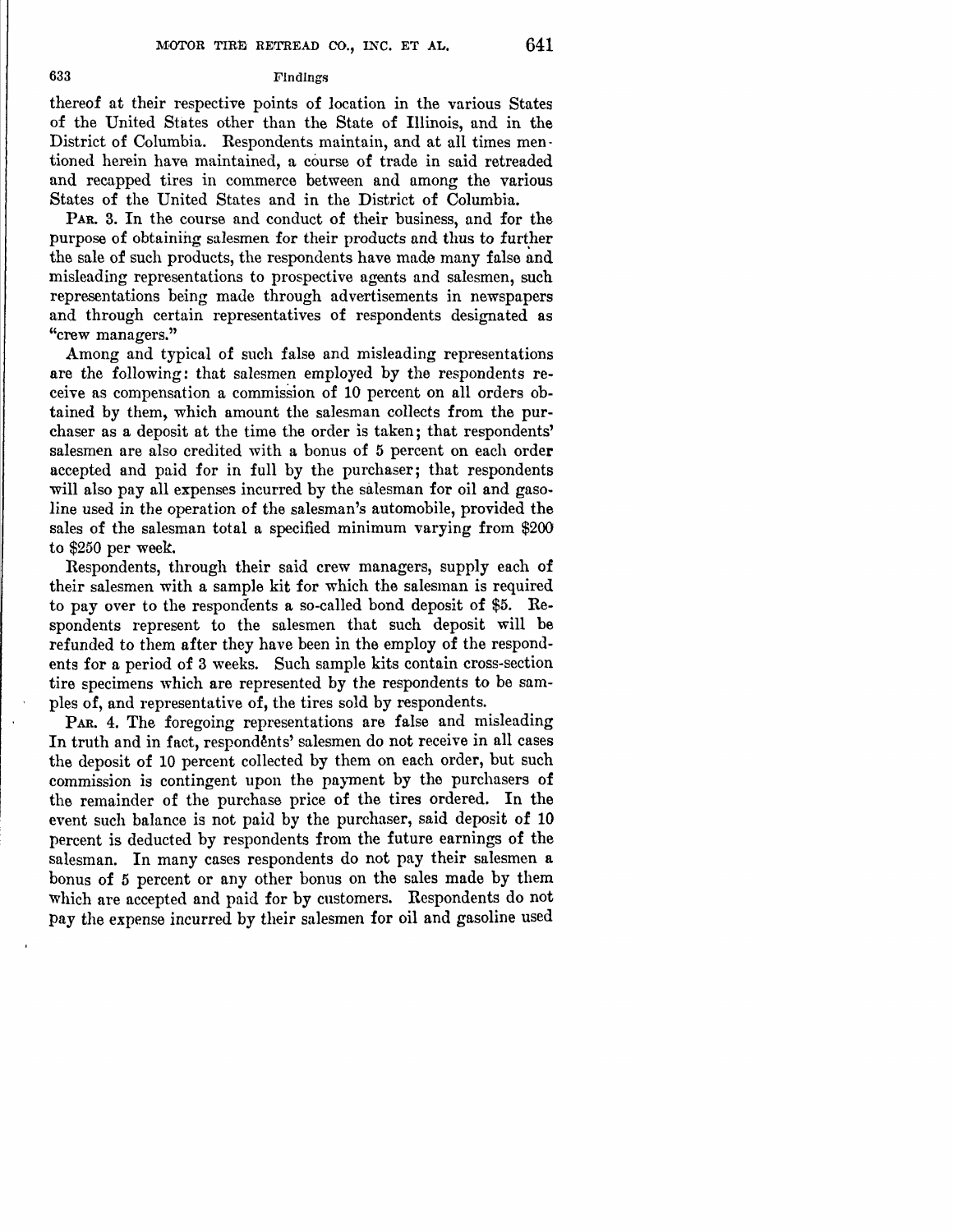### Findings 33 F.T.C.

in the operation of the salesmen's automobiles, even though the aggregate weekly sales of such salesmen may total the specified minimum above referred to.

In many cases respondents do· not refund to their salesmen the socalled bond deposit of \$5 after the salesmen have been in respondents' employ for a period of three weeks, nor do respondents make such refund at any other time. The cross-section tire specimens in said sample kits are not, in fact, samples of nor representative of the tires sold by respondents. The tires actually sold and delivered to purchasers are far inferior to such purported samples.

PAR. 5. In the course and conduct of their business as aforesaid, and for the purpose of inducing the purchase of their said products, respondents have also made many false and misleading representations to prospective purchasers concerning their said tires, such representations being made by means of letters, order blanks, and other written or printed material, and by means of oral representations made by respondents' crew managers and salesmen. Among and typical of such false and misleading representations are the following:

1. That the tires purchased from the respondents will be identical in kind, size, make, and quality with the samples displayed to the prospective purchaser by respondents' agents.

2. That the carcasses used by the respondents in their retreaded or recapped tires are less than 1 year old.

3. That respondents' tires will be free from boots and patches.

4. That the tires ordered by the purchaser will be shipped to the purchaser from points in the vicinity in which the purchaser is located, and that thereby a substantial saving in freight will be effected.

5. That respondents are the manufacturers of the retreaded or recapped tires sold by them.

6. That respondents will ship tires to purchasers on consignment.

7. That the respondents' retreaded or recapped tires are sold under a warranty that respondents will replace their passenger tires within 6 months or their truck tires witl{in 3 months, should such tires prove defective, at one-half of the prevailing prices of such tires.

8. That respondents' tires are suitable for the purpose for which they are purchased, and that they will give many miles of service in the normal course of usage at a fraction of the cost of a like amount of service from new tires.

PAR. 6. The aforesaid representations made by the respondents, as aforesaid, are false and misleading. In truth and in fact, respondents do not ship to purchasers tires of the same quality or size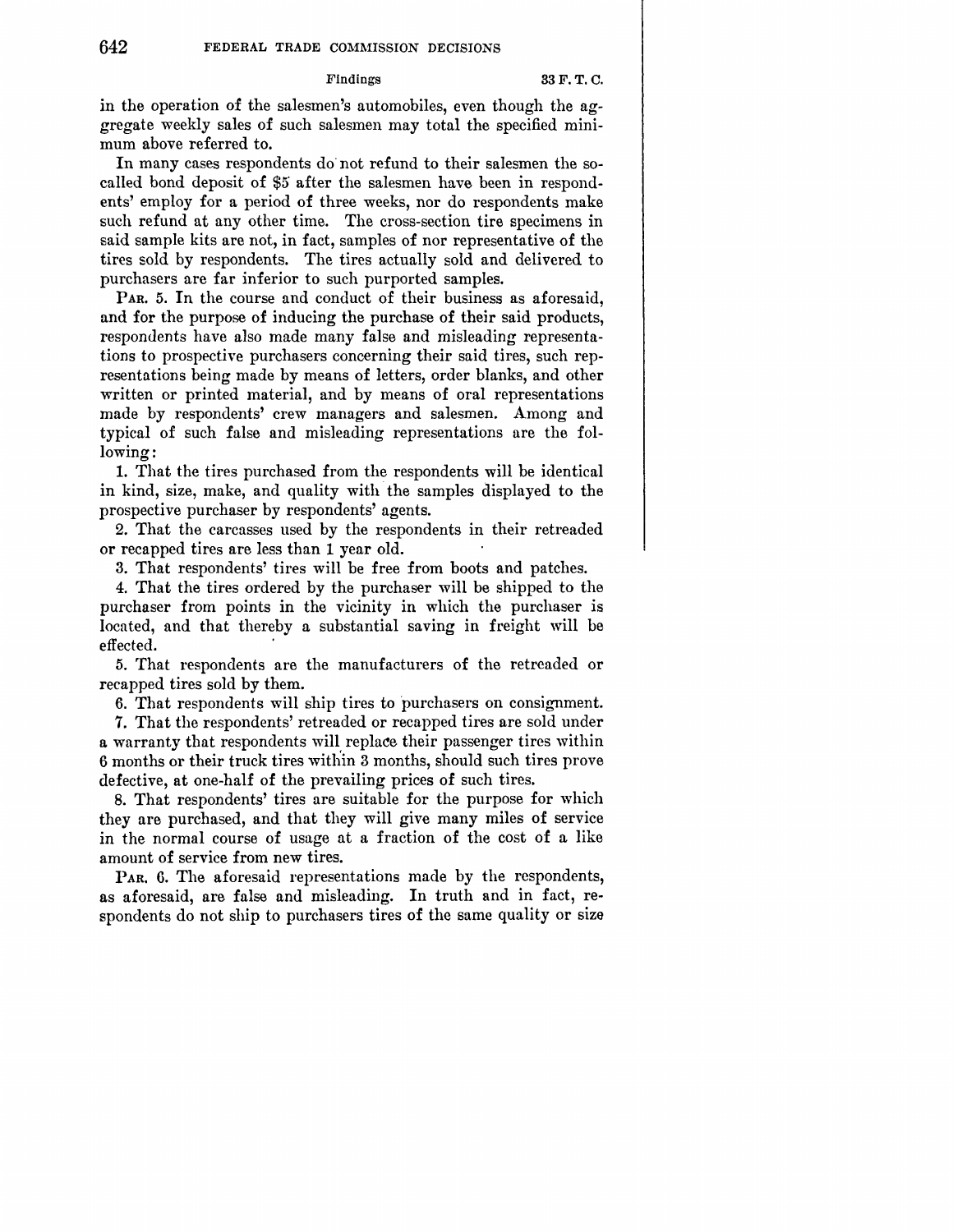### 633 Findings

or kind or make as the samples displayed by their agents and ordered by the purchaser, but make a practice of shipping inferior and, in many cases, worthless tires or tires of different size, kind, or make than those ordered. Respondents have no way of knowing the age of the carcasses used in the retreaded or recapped tires sold by them, and in many instances the tires are older than represented.

Respondents' tires are not free from boots and patches, but in many instances contain boots and patches. Shipments are not made from points in the vicinity in which the purchaser is located, except in the vicinity of Chicago, Ill., and the freight rate is often much higher than it is represented to be by respondents' agents. Respondents are not the manufacturers of the tires they sell.

Respondents do not ship tires on consignment. They make shipments of their tires only on the basis of C. 0. D. or bill of lading with sight draft attached, and when said tires are delivered they are fully wrapped and the purchasers are unable to make an inspection of such tires before payment of the balance due thereon and acceptance of the merchandise. In many cases respondents fail and refuse to make good their said warranty that they will replace, at half price, tires that prove defective.

In many instances respondents' tires are not suitable in any manner for the purpose for which they are purchased, and the purchaser thereof does not obtain any service whatsoever from said tires. In those cases where any service is obtained from respondents' tires the cost of such service is generally in excess of the cost of obtaining a like amount of service from the use of new tires.

PAR. 7. All samples, order blanks, and other advertising and sales material and supplies used by respondents' agents in soliciting sales are supplied to such agents by the respondents. Included in such material and supplies are the purported tire samples, hereinbefore referred to, which are represented to prospective purchasers by respondents' agents as being representative of the tires sold by the respondents. In truth and in fact, such purported samples are in no way representative of the tires actually sold by the respondents, but are far superior thereto.

PAR. 8. A further misleading and deceptive practice on the part of respondents is the use of various trade names and purported addresses, in order that respondents may be able to obtain, under certain of such names, orders from persons who have had previous unsatisfactory experience with respondents under other of such names. Respondents supply to their agents samples, order blanks, and advertising material carrying certain of such trade names and addresses, and respondents represent, through their said agents, that the purported

 $\cdot$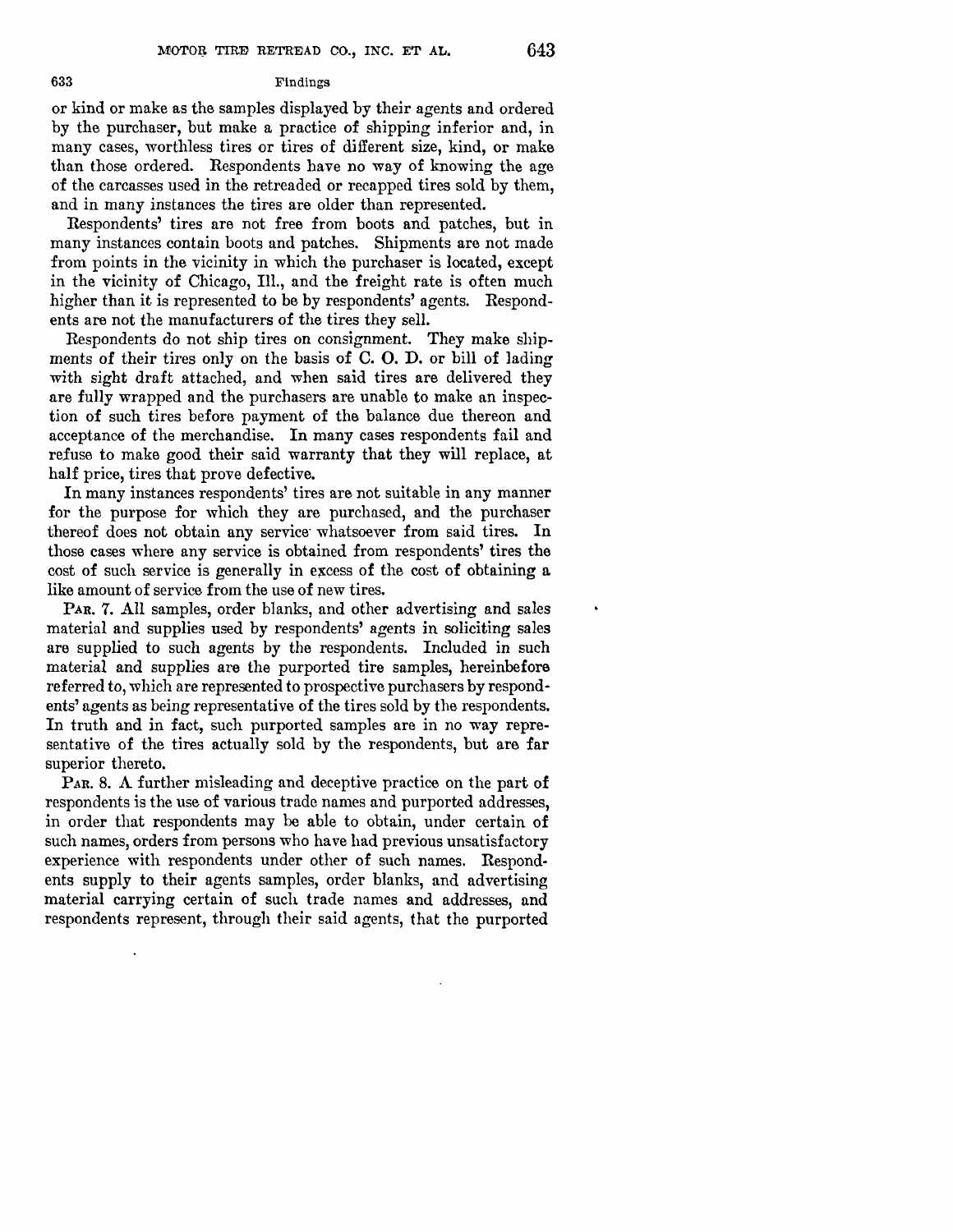# Order 33F.T.C.

business carried on under such names has no connection with respondents or with the business carried on by respondents under other of respondents' trade names. In truth and in fact, all orders obtained by the respondents under any of said trade names, or under the name of the corporate respondent; are received at and are filled from . respondents' said place **of** business at 2441 South Indiana Avenue, Chicago, Ill.

*PAR.* 9. The aforesaid acts and practices of the respondents have had, and now have, the capacity and tendency to, and do, mislead and deceive a substantial number of prospective salesmen into accepting employment by the respondents, and a substantial portion of the purchasing public into the purchase of substantial quantities of respondents' products.

## **CONCLUSION**

The aforesaid acts and practices of the respondents, as herein found, are all to the prejudice and injury of the public, and constitute unfair and deceptive acts and practices in commerce within the intent and meaning of the Federal Trade Commission Act.

## ORDER TO CEASE AND DESIST

This proceeding having been heard by the Federal Trade Commission upon the complaint of the Commission and the answer of respondents Motor Tire Retread Co., Inc., a corporation, and Benjamin Duchen, individually and as an officer and director of the said corporate respondent, in which answer said respondents admit all the material allegations of fact set forth in said complaint and waive all intervening procedure and further hearing as *to* said facts, and the Commission having made its findings as to the facts and conclusion that said respondents have violated the provisions of the Federal Trade Commission Act.

It is ordered, That the respondents Motor Tire Retread Co., Inc., a corporation, trading as Nation Wide Tire Co., Central Tire and Retreading Exchange, Standard Brand Retread Tire Co., Zephyr Tire Co., or trading under any other name or names, its officers, representatives, agents, and employees, and Benjamin Duchen, his representatives, agents, and employees, directly or through any corporate or other device, in connection with the offering for sale, sale and distribution of retreaded or recapped automobile, truck, and bus tires in commerce, as "commerce" is defined in the Federal Trade Commission Act, do forthwith cease and desist from:

1. Representing that any specified commissions or bonuses are paid salesmen for the sale of respondents' products in excess of those actually paid.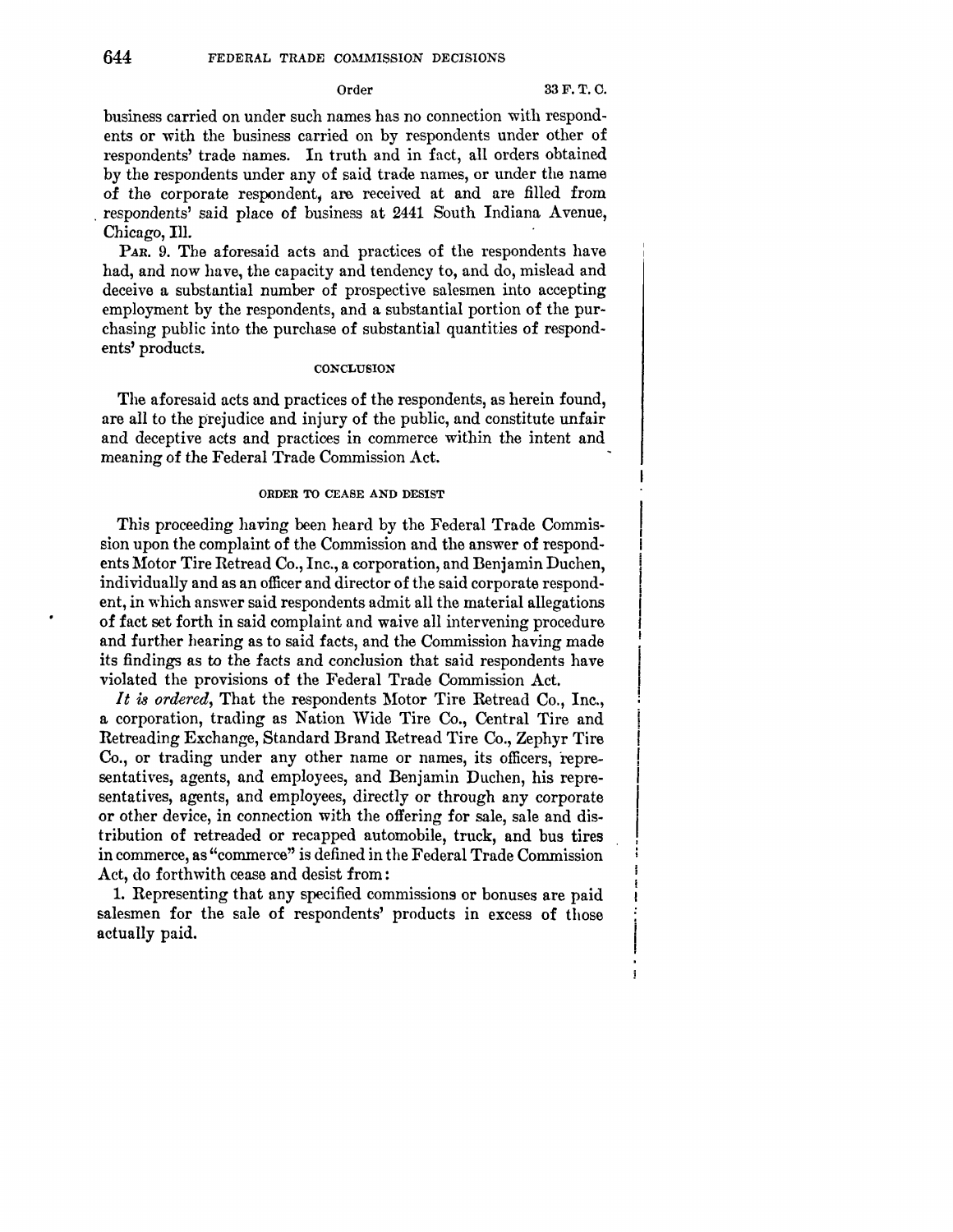## 633 Order

2. Representing that repayment will be made to salesmen for expenses arising in soliciting business or that refund of deposit for sample kit will be made unless said repayments and refunds are actually made.

3. Exhibiting to customers or prospective customers as representative of tires sold or offered for sale samples of recapped or retreaded tires which are substantially superior in quality to tires actually delivered.

4. Shipping tires that are not the same quality, size, make, or kind as those ordered.

5. Representing that the carcasses of retreaded or recapped tires are less than any stated age or that tires repaired with boots or patches are not so repaired.

6. Representing that respondents manufacture the retreaded or recapped tires sold or offered for sale by them.

7. Representing that tires will be shipped to purchasers on consignment when such is not the fact.

8. Representing that tires are sold under a warranty against defects unless all the terms and conditions of such warrnnty are strictly complied with.

9. Representing ,that tires ordered by purchasers will be shipped from any point other than the actual point of shipment.

10. Representing that tires which are not suitable for the purpose for which they are advertised are suitable for such purpose, or that respondent's tires give service at a lower cost per mile than new tires, when such is not the fact.

11. Representing that the business carried on under trade names has no connection with and is not a part of the business of respondents or with the business of respondents carried on under other trade names.

*It is further ordered,* That the respondents shall, within 60 days after service upon them of this order, file with the Commission a report in writing, setting forth in detail the manner and form in which they have complied with this order.

*It is further ordered,* That this proceeding be, and the same hereby is, closed as to the respondents Lillian Hallowich and John M. \Veiner, without prejudice to the right of the Commission, should future facts so warrant, to reopen the same and to proceed thereon in accordance with its regular procedure.